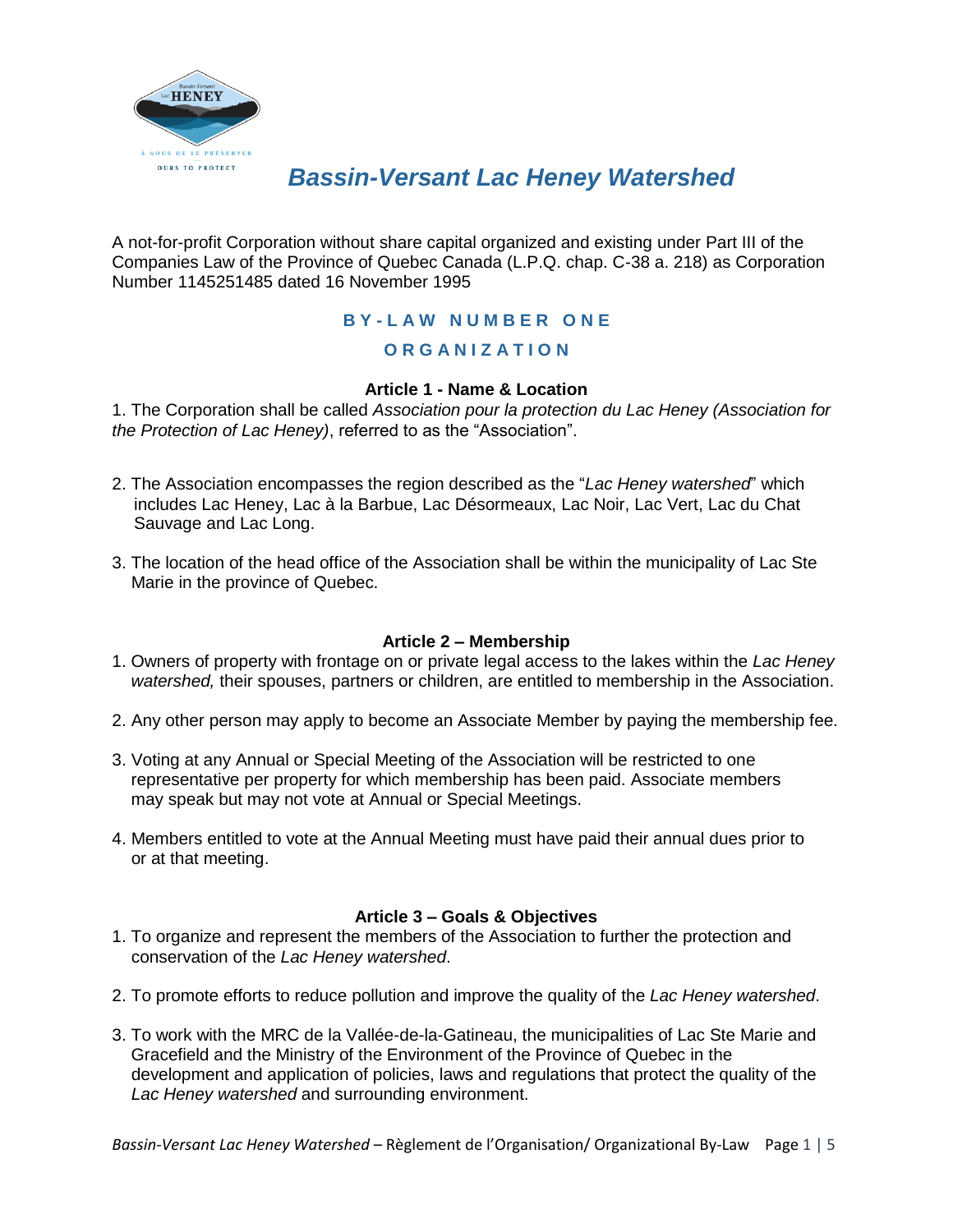- 4. To educate and foster an environmentally responsible attitude and lifestyle in people who live on or use the *Lac Heney watershed*.
- 5. To promote safe and friendly recreation activities on the *Lac Heney watershed*.
- 6. To inform members and the public of the efforts of the Association to preserve the water quality and the surrounding environment of the *Lac Heney watershed*.
- 7. To solicit and receive gifts, bequests or similar contributions.
- 8. To collaborate with other Associations with similar objectives.
- 9. To conduct any other activity that is in the interest of the Association.

### **Article 4 - The Board of Directors**

- 1. The affairs of the Association shall be managed by a Board composed of not fewer than 10 or more than 20 directors, elected by the Voting Members of the Association. In addition the immediate Past President shall be an ex-officio member with voting rights. Directors must be Members in good standing of the Association.
- 2. The Board structure is intended to reflect and represent the Voting Membership of the Association from all lakes in the watershed. The Board may designate representatives, or establish committees for the lakes, or otherwise ensure the representation of all Members, in a form the Board deems reasonable.
- 3. A quorum for the Board shall be 50% of Directors. Motions in the meetings of the Board shall be determined by simple majority of votes cast. In the event of a tie, the President's vote shall be used to break the tie.
- 4. The role of the Board is to set policy, determine priorities, approve annual budgets, establish and administer a program that addresses the interests and priorities of the Association's Members, and generally to monitor its activities, subject only to the By-Laws and decisions passed by Voting Members at the Annual Meeting.
- 5. The Board has the authority to appoint committees, of which one member must be a Director, with terms of reference approved by the Board.
- 6. The Board shall approve the annual Membership and Associate Membership fees.

# **Article 5 - Elections and Terms of Office**

- 1. Candidates for Directors and the President shall be proposed by a nominating committee comprised of the immediate past president (if serving) and at least two other members of the Association, one of whom must be a member of the Board. Nominees for President must have been a Director of the Association. Additional nominations for Directors or President may be made from the floor at the AGM.
- 2. The term of office for Directors and the President shall normally be two (2) years. Directors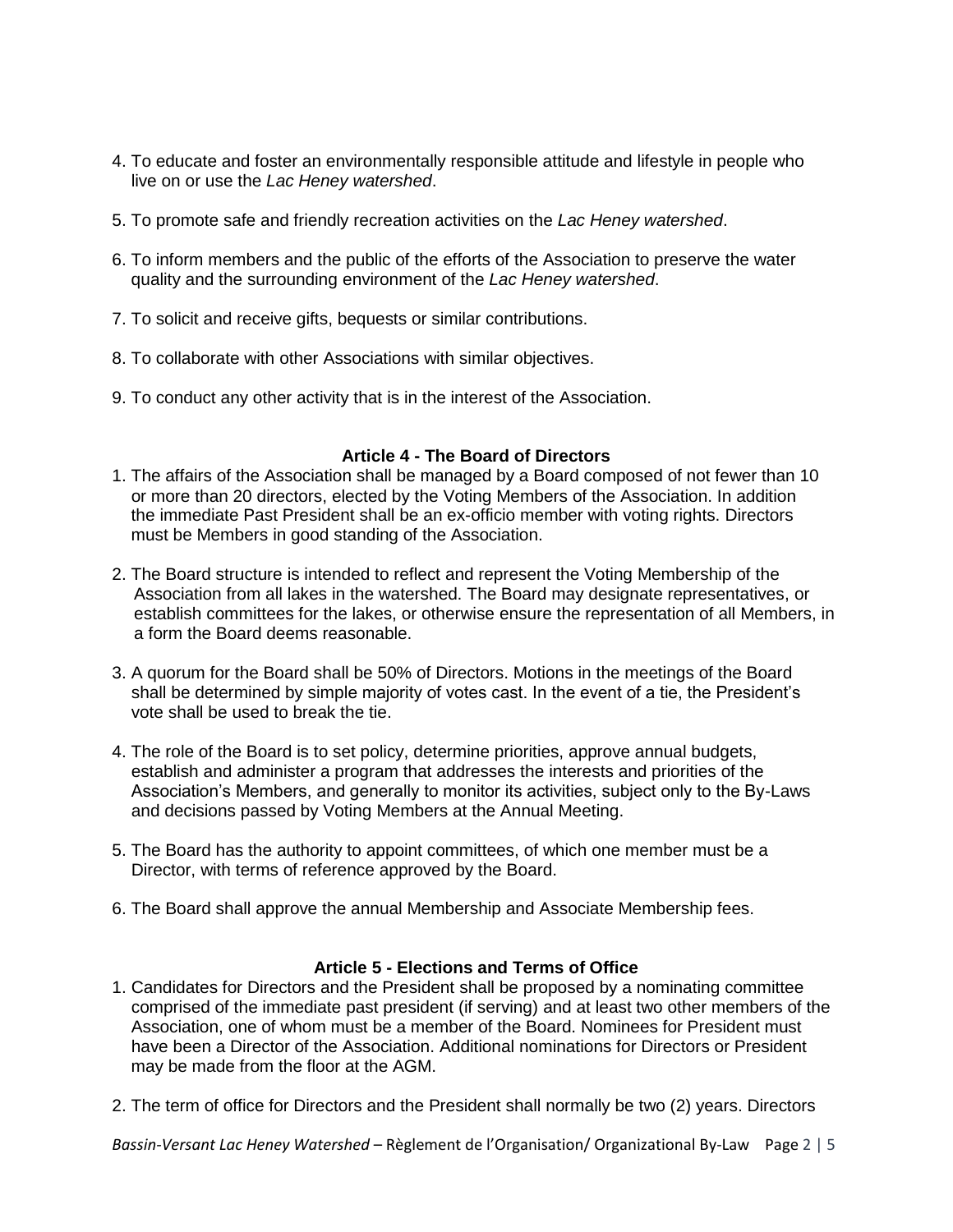and the President may stand for re-election at the end of their terms.

- 3. All Directors and the President shall be elected by a simple majority of votes cast by a show of hands at the Annual Meeting, unless a secret ballot is requested by five (5) members.
- 4. If a directorship is not filled at the Annual Meeting or becomes vacant during the year, the Board may make an interim appointment to fill such vacancy until the next Annual Meeting.

## **Article 6 - The Officers**

- 1. The Officers of the Association shall comprise a President, a Vice-President, a Secretary and a Treasurer.
- 2. The Board shall appoint the Vice-President, Secretary, and Treasurer, from the Directors.
- 3. The President, subject to the authority of the Board, shall have the responsibility for the supervision and conduct of the affairs of the Association. The President shall preside at all meetings of the Association and of the Board.
- 4. The Vice-President shall perform the duties of the President when the President is unable to do so, and carry out such other duties as may be assigned from time to time by the President or the Board.
- 5. The Secretary shall keep the minutes of the meetings of the Board and the Annual General Meeting.
- 6. The Treasurer shall supervise the financial affairs of the Association and shall keep or cause to be kept all financial records required by the Board.

#### **Article 7 - Fiscal Year**

The fiscal year for the Association shall be the calendar year. Fees are due before the Annual General Meeting.

#### **Article 8 - Meetings**

- 1. There shall be an Annual Meeting of the Association normally held each summer (but not later than August 31). The main business of the Annual Meeting shall be a review of the activities of the Association during the previous year, its plans for the future, the presentation of reports from the Board Committees, the presentation of the budget and the financial reports and the election of the President and Directors. Voting shall be by a show of hands unless five (5) members present request a secret ballot.
- 2. The Board may call Special General Meetings of the membership from time to time. The Board must call a Special General Meeting if requested in writing by at least 10% of Voting Members of the Association for any purpose connected with the affairs of the Association.
- 3. At least thirty (30) days notice of the Annual and Special General Meetings must be given to Members. A quorum for the Annual and Special General Meetings shall be 10% of the Voting Members for the current year.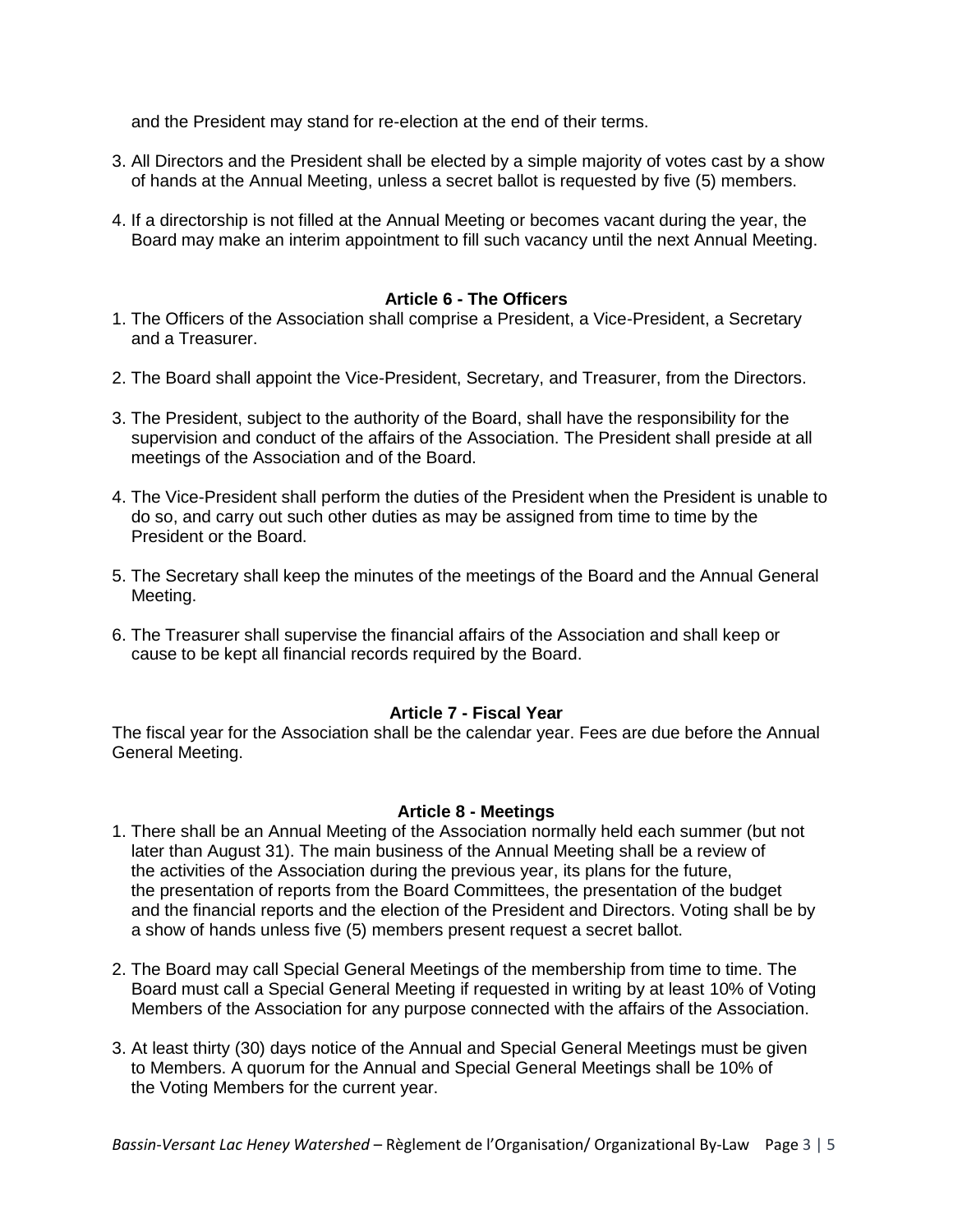4. The Board shall meet at least quarterly.

#### **Article 9– Indemnification**

All Directors and Officers of the Association and their heirs, executors, administrators and their estates respectively, shall at all times be indemnified and saved harmless out of the funds of the Association from and against all costs, charges and expenses whatsoever which, in good faith, a Director or Officer sustains or incurs in or about any action, suit or proceeding which is brought, commenced or prosecuted against him or her for, or in respect of, any act, deed, matter or things whatsoever made, done or permitted by him or her in or about the execution of the duties of his or her office.

### **Article 10 – Insurance**

The Association shall purchase and maintain such insurance for the benefit of the Directors and Officers, as the Board may determine from time to time.

### **Article 11– Financial**

- 1. The Treasurer shall be responsible for all funds collected on behalf of the Association.
- 2. All cheques or banking transactions require two signatures from among the following: President, Vice-President, Secretary and Treasurer.
- 3. Expenditures may only be for purposes approved by the Board.
- 4. The Board shall appoint an Audit Committee of three (3) Directors for the annual review of its financial records.
- 5. The Board may not authorize the Association to incur a financial deficit, after taking into account all reserves, nor to borrow funds.

#### **Article 12 – Ratification & Amending Procedure**

- 1. This By-Law shall come into effect when it is approved at an Annual or Special General Meeting by two thirds majority of the votes cast.
- 2. Proposed amendments to this By-Law must be submitted in writing to the Members at least 30 days before the meeting of Members at which they are to be considered. Their adoption will require a two-thirds majority of the votes cast at the meeting.